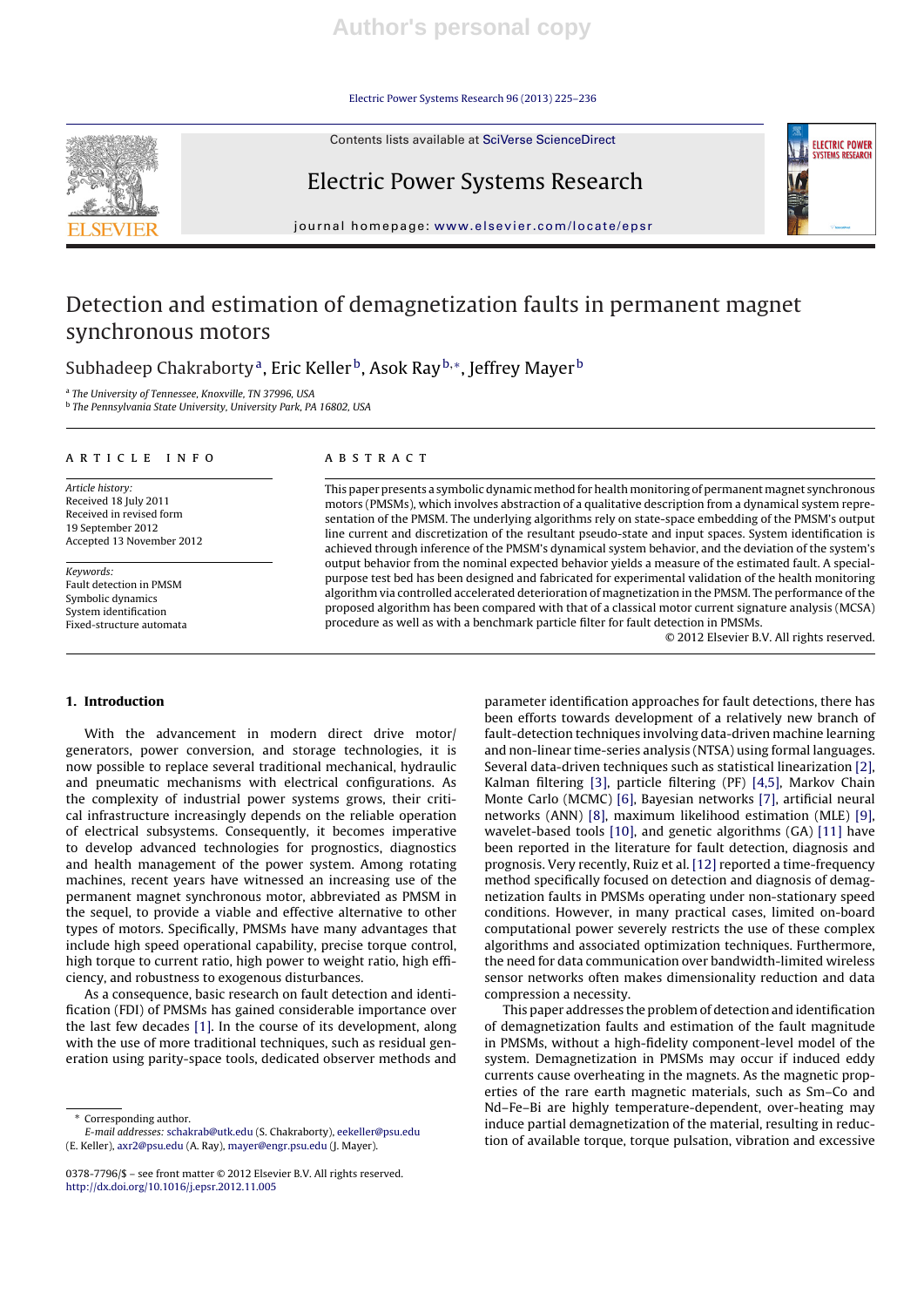heat. Different fault detection and diagnostic methods have been applied to detect motor faults, the most common of which are frequency domain motor current signature analysis (MCSA) and vibration analysis.

This paper reports the development of a robust non-invasive and computationally inexpensive system identification technique that is built upon formal-language-theoretic formulation, based on symbolic information. A central step in the proposed system identification method is discretization of the voltage and current time-series data for conversion into a corresponding sequence of symbols to achieve enhanced robustness and computational efficiency [13–15]. Specifically, the fault detection algorithms are designed to be robust with respect to sensor noise and, at the same time, simple enough to be implemented within the sensors themselves. This method would also facilitate construction of a reliable sensor network to serve as a backbone to the decision-making hierarchy of a system-level health and energy management system. Along with the development of the theoretical formulation, this paper also reports a novel experimental procedure for achieving controlled accelerated deterioration of magnetic strengths in PMSMs. The main contributions of this paper beyond the work reported in the authors' previous publications [13–15] are succinctly stated below.

- Formulation of a language-theoretic system identification method for fault detection under diverse steady-state operating conditions.
- Validation of the proposed fault detection, identification, and estimation algorithms on an experimental test-bed that has been designed and constructed for achieving controlled demagnetization in PMSMs.

The paper is organized in six sections. Section 2 describes the test apparatus on which the algorithms for fault detection in PMSMs have been validated. The concept and theoretical aspects of symbolic identification are presented in Section 3 along with a necessary mathematical background. The resulting fault detection scheme is developed in Section 4. The pertinent results of algorithm validation on the experimental test-bed are presented in Section 5. The paper is summarized and concluded in Section 6 along with recommendations for future research.

# **2. Test apparatus for fault detection in a permanent magnet synchronous motor (PMSM)**

The experimental apparatus has been built and tested to validate the proposed fault diagnostic algorithms that are targeted towards detection of demagnetization failures in permanent magnet synchronous motors (PMSMs) in a realistic noisy situation. The apparatus uses the Baldor BSM50N-133AF permanent magnet synchronous motor (PMSM) that is commonly called a brushless AC servomotor; this particular series of brushless servomotor has been chosen because of its wide usage in aviation, robotics, and numerous other industrial motion control applications. The specifications of the PMSM are listed in Table 1.

# **Table 1**

Specifications of the brushless AC servomotor.

| PMSM Type                          | Baldor BSM50N-133AF |
|------------------------------------|---------------------|
| Rated bus voltage                  | 160 V DC            |
| Bus voltage used for experiments   | $100V$ DC           |
| Peak current                       | 5 A                 |
| Continuous stall current           | 1.9A                |
| Rated power                        | 190 W               |
| Rated angular speed                | 4000 rpm            |
| Torque at continuous stall current | $0.45N$ m           |

The motor current and voltage were measured with a custombuilt circuit based on Hall-effect sensors, where A/D conversion is performed by a dSpace DS1104 system that performs data acquisition and control in the apparatus. The motor drive is a custom-circuit driven by the PWM outputs of the dSpace system. The dynamometer for motor load control incorporates a Magtrol model DSP6001 controller and Hysteresis Dynamometer model HD-805-6N; however, measurements from the dynamometer were manually recorded for the experiments reported in this paper.

The next subsection presents the governing equations for the PMSM system and its electronic drive, followed by two more subsections that describe the demagnetization procedure and the experimental details, respectively.

#### 2.1. Governing equations of the PMSM system

In state-space setting, the governing equations of the PMSM take the following form:

$$
\frac{di_q^r}{dt} = \frac{v_q^r - R_s i_q^r - \omega_{re} L_d i_d^r - \omega_{re} \Lambda_{PM}}{L_q} \tag{1}
$$

$$
\frac{di_d^r}{dt} = \frac{v_d^r - R_s i_d^r + \omega_{re} L_q i_q^r}{L_d} \tag{2}
$$

$$
\frac{d\omega_r}{dt} = \frac{T_e - T_L - B\omega_r}{J} \tag{3}
$$

where the subscripts q and  $d$  have their usual significance of quadrature and direct axes in the equivalent 2-phase representation, with  $\nu$ ,  $i$ , and  $L$  being the corresponding axis voltages, stator currents and inductances.  $R_s$  is the stator resistance and  $\omega_{re} = (P/2)\omega_r$  is electrical rotor velocity respectively, P being the number of pole pairs and  $\omega_r$ being the rotor speed.  $A_{PM}$  is the flux linkage of the rotor magnets with the stator. The superscript  $r$  denotes that the equations have been set up in the rotor reference frame.

The electromagnetic torque can be expressed as:

$$
T_{e,3ph} = \frac{3P}{4} \Lambda_{PM} [-i_d \sin(\theta_{re}) + i_q \cos(\theta_{re})]
$$
 (4)

where  $\theta_{re} = (P/2)\theta_r$  is the electrical rotor angle. The corresponding expression for torque in the rotor reference frame is given by

$$
T_{e,3ph} = \frac{3P}{4} A_{PM} i_q^r \tag{5}
$$

In the above equation, the torque  $T_e$  is proportional to the quadrature axis current because the magnetic flux linkage  $\Lambda_{PM}$  is constant. The equation of motion is:

$$
T_e = T_L + B\omega_r + J\frac{d\omega_r}{dt} \tag{6}
$$

where  $T_L$  is the load torque, B is the damping coefficient, and J is the moment of inertia.

# 2.2. Demagnetization procedure

The electromagnetic torque in Eq. (4) is proportional to the cross-product between the current vector and the permanent magnet flux linkage vector. For a given current magnitude, the torque is maximized if the field generated by the stator windings is orthogonal to that of the permanent magnet; and the pulse width modulated (PWM) controller manipulates the three-phase line current to maintain this orthogonality.

It is noted that position feedback is vital to this scheme, since 3-phase (adc) to 2-phase (dq) conversion depends upon the rotor angle. In the present experiment, during demagnetization, an offset is added to the encoder orientation so that, instead of being orthogonal, the stator winding field opposes the field generated by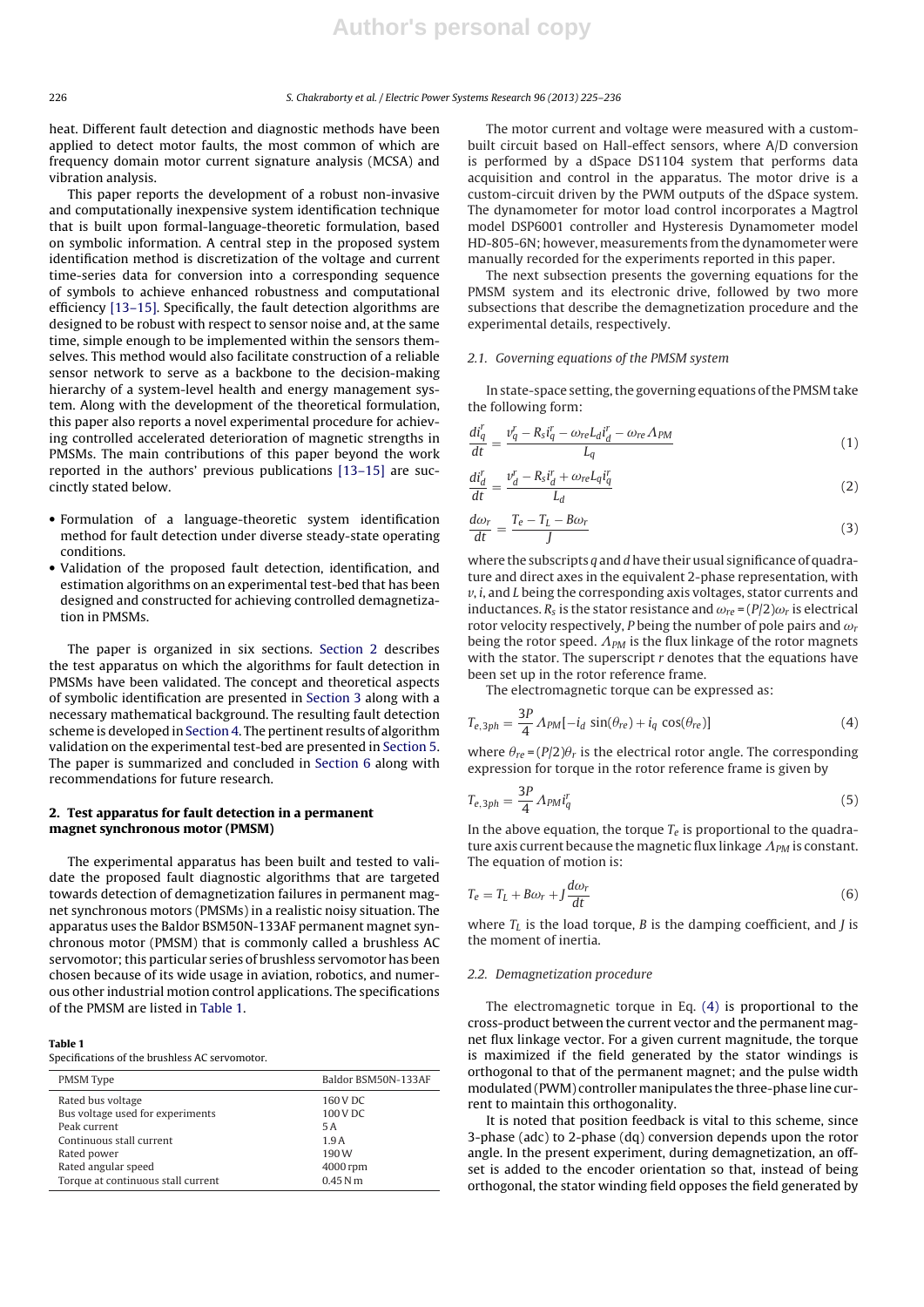S. Chakraborty et al. / Electric Power Systems Research *96 (2013) 225–236* 227



**Fig. 1.** Inverter-driven permanent magnet synchronous motor system.

the permanent magnets. Thus, since the two fields are anti-aligned, no torque is generated, instead the permanent magnets slowly lose their magnetism. The considerable amount of heat generated in the process enhances the loss of magnetic property in the permanent magnets. The schematic of the entire experimental apparatus is shown in Fig. 1. It is divided into several blocks, each of which is described next.

#### 2.2.1. Controller block

The PMSM used in the experiment is a 3-phase 4-pole device rated at 160V bus voltage, 4000 rpm; it is fed by a PWM inverter. The stator resistance of the motor is  $R_s = 11.95 \Omega$ ; the quadratureaxis and direct-axis inductances are:  $L_q = L_d = 16.5 \times 10^{-3}$  H; and the rotor inertia is  $J = 0.06774$  kg cm<sup>2</sup>.

Two proportion-integral (PI) controllers regulate the power circuit that drives the PMSM. The inner loop regulates the stator currents, while the outer loop regulates the speed. In this control scheme, the difference between the measured speed and the reference speed generates the command quadrature axis current, which is directly proportional to the electromagnetic torque. The line currents  $i_a$ ,  $i_b$ , and  $i_c$  are then measured. The reference values are compared with the actual values of the currents, and the error signal, thus constructed is used for generating the gate turn on/off commands.

#### 2.2.2. Direct magnetic flux linkage estimation block

As the permanent magnet inside the PMSM slowly deteriorates, it is imperative to be able to measure the extent of demagnetization by some kind of direct technique so that the degree of fault predicted by the proposed syntactic method is mapped to this physical quantity.

Several researchers have estimated the flux of a PMSM and the no-load test method has become very popular in this context, where an auxiliary motor is required to drive the PMSM at a constant speed. The windings of PMSM are kept open-circuit so that the flux can be estimated by measuring the back-EMF of the PMSM. The two-phase stator voltage  $\overline{v}^r = [v_d^r v_q^r]^T$  in the rotor reference frame is given by

$$
\overline{v}^r = R\overline{i}^r + L\frac{d}{dt}\overline{i}^r + \omega_{re}J(L\overline{i}^r + \overline{\Lambda}_{PM}^r)
$$
\nwhere

 $\big[$   $\Lambda_{PM}$  $\mathbf 0$ 

 $\overline{1}$ 

 $\overline{i}^r =$  $\int i_d^r$ 1  $\mathbf{J} \triangleq \begin{bmatrix} 0 & -1 \\ 1 & 0 \end{bmatrix}$ 1 0 and  $\overline{\Lambda}_{PM}^r =$ 

 $i_q^r$ 

are the current vector, 90◦ rotation matrix and the permanent flux linkage vector, respectively. Under steady state conditions, the derivative of the current vector is zero, and the voltage expression becomes:

$$
\overline{V}^r = R\overline{I}^r + \Omega_{re} \mathbf{J}(L\overline{I}^r + \overline{\Lambda}_{PM}^r)
$$
\n(8)

where V, I and  $\Omega_{re}$  are the steady state voltage, current and electrical rotor velocity. In open circuit there are no currents flowing in the windings of the machine, so the voltage is entirely due to the permanent magnet flux linkage, hence

$$
\|\overline{V}\| = \|\Omega_{re} \mathbf{J} \overline{\Lambda}_{PM}^r\| = \frac{P}{2} \Omega_r \Lambda_{PM}
$$
\n(9)

The permanent magnet flux linkage is therefore

$$
\Lambda_{PM} = \frac{\|\overline{V}\|}{(P/2)\Omega_r} = \frac{(\sqrt{(2/3)}V_{l-l})_{\text{RMS}}}{(P/2)((2\pi \, \text{rpm})/60)}\tag{10}
$$

In this experiment, at each stage of demagnetization, the line-toline voltage and the motor speed in rpm is recorded. The permanent magnet flux linkage is estimated from these, following Eq. (10).

# 2.2.3. Operating condition block

The desired rpm and the load torque is set in the operating condition block. The load torque is directly set by the dynamometer.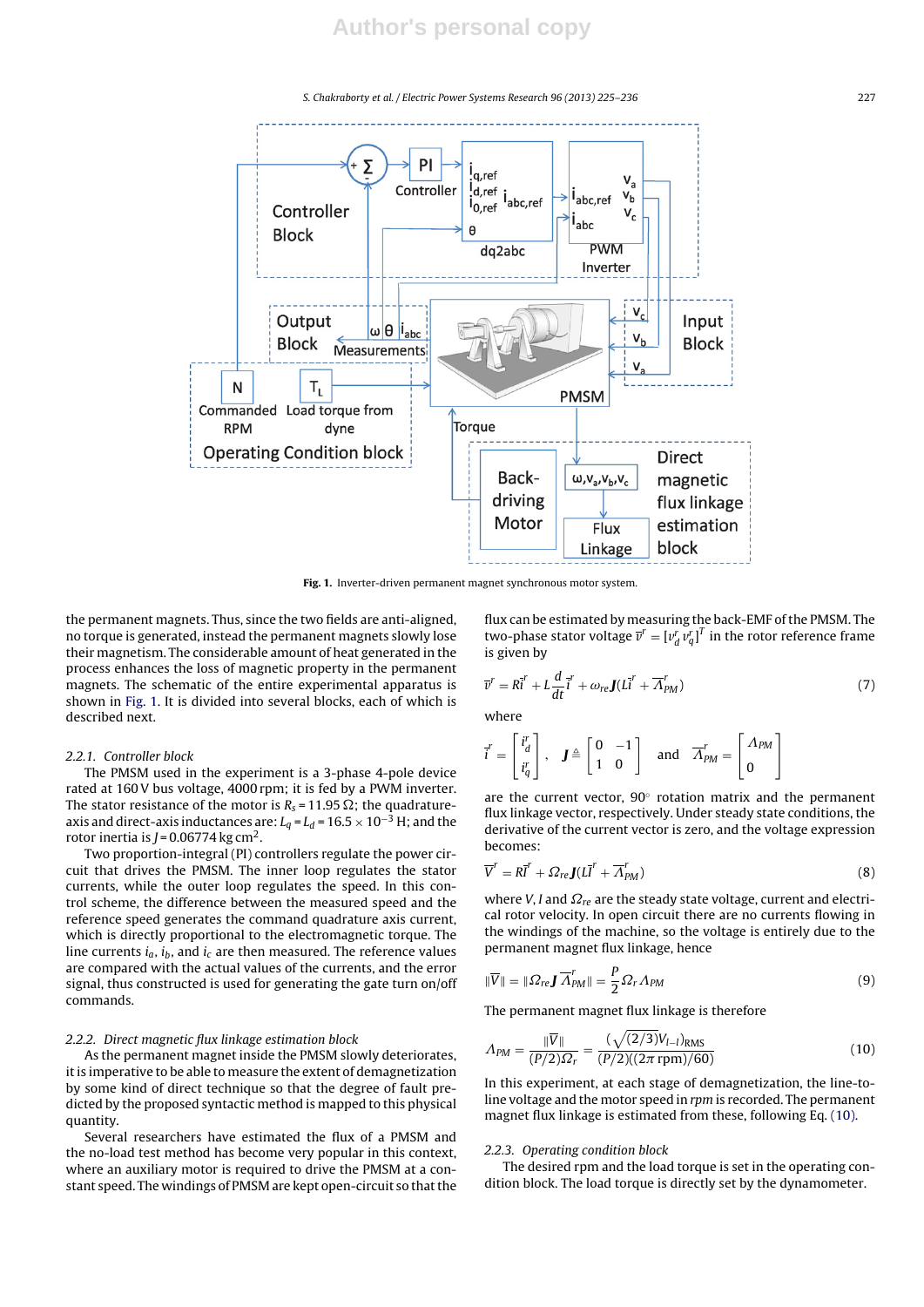#### 2.2.4. Input and output block

All the variables are captured and stored in the output block, while the input voltage commands are also saved in the input block. The sensors used in the experimental apparatus are (closed-loop compensated) Hall Effect current transducers LA 55-P, procured from the manufacturer Liaisons Electroniques et Mecaniques (LEM). These current sensors are controlled by using a LM124 chip that consists of four independent, high gain, internally frequencycompensated operational amplifiers (Op-Amps). These Op-Amps are designed specifically to operate from a single power supply over a wide range of voltages. The LA 55-P sensors have a frequency bandwidth of DC to 200 kHz and an accuracy of ±0.65% at 50A, 25 ◦C and  $\pm$ 15 V power supply.

It is noted that the controller block and the direct magnetic flux linkage estimation block in Fig. 1 are never engaged simultaneously, because that would result in a conflict between the external auxiliary motor and the PMSM controller.

#### 2.3. Details of the experimental procedure

In each set of experiments, the following order of the procedure is maintained.

- 1 A direct estimation of the magnetic flux is made and the temperature is noted.
- 2 Voltage and line current data are recorded by making the motor spin at 1000 rpm. Two sets of data are collected, corresponding to the load torques of 0.170 N m (1.5 lbfin.) and 0.226 N m (2.0 lbfin.), respectively. It is noted that the controller actively adjusts for any deterioration in the system components in the control loop.
- 3 The motor is demagnetized following the procedure outlined in Section 2.2 until the temperature rises to a predetermined value. In this experiment, the rise in temperature of the motor, which is an effect of this demagnetization procedure, is also used as an indicator of how much the demagnetization has progressed.
- 4 The procedure is repeated from Step 1.

The whole experiment has been repeated 14 times to assess the robustness of the procedure. At the end of each individual demagnetization run and the corresponding reduction in the magnetic flux linkage is measured by the no-load test method described in Section 2.2.2. Fig. 2 presents the profile of percent reduction in magnetic flux as a function of the core temperature.

It is noted that the temperature of the permanent magnet serves only as a qualitative guide to the experimenters to indicate that the motor has demagnetized to a certain predetermined value. The unique one-to-one correspondence between the temperature and magnetic flux linkage was experimentally verified and the result has been presented in Fig. 2. Apart from being used as this preliminary guide, temperature has not been subsequently used for determining the receiver operating characteristics (ROC) (see Section 5). Direct tests, described in Section 2.2.2, have been performed for that purpose. and these results have been used for validating the predictions obtained by symbolic identification.

# **3. Concept of symbolic identification**

Since sufficiently accurate and robust continuous-domain models of physical processes may not be always available, it is logical to construct a semantic model of such processes to capture their pertinent behavior. In this context, estimation of deviations of such a system's behavior from its nominal behavior can be realized in the abstract symbolic domain with grammatical inference techniques. Specifically for PMSMs, time-series data (that consist of voltage and



**Fig. 2.** Variation of magnetic flux linkage with temperature.

current signals recorded by a data-acquisition system) could be discretized temporally and spatially to generate symbol strings as representatives of their behavior. The underlying theory of symbol generation, adopted in this paper, is based on the previous work of the authors, which has been reported in recent literature  $[13,14,16]$ . The core concept here is built upon the fundamental principles of symbolic dynamics, finite state automata, and pattern recognition and is succinctly described below. Fig. 3 illustrates the concept of partitioning.

A block of data (e.g., time series) is converted to a symbol string by partitioning into finitely many discrete cells,  $\Phi_1$ ,  $\Phi_2$ , ...,  $\Phi_m$ . These cells form an exhaustive and mutually exclusive set, i.e.,

$$
\bigcup_{j=1}^{|\Sigma|} \Phi_j = \Omega \quad \text{and} \quad \Phi_j \bigcap \Phi_k = \emptyset \quad \forall j \neq k
$$

where each cell is labeled as a symbol  $\sigma \in \Sigma$ . The resulting symbol set  $\Sigma$  is called the alphabet  $\Sigma$ , consisting of different symbols such that the alphabet's cardinality is  $|\Sigma|$ . If a data point falls in a particular partitioning cell, then it is assigned the corresponding symbol of that cell; thus, the data set is transformed into a symbol string in this manner.

In the context of symbolization, the underlying structure of a dynamical system, (in this case, the pertinent dynamics of PMSM) is captured by a quantized representation of a continuous-time continuous-state generalized dynamical system (GDS).



**Fig. 3.** Partitioning scheme for input and output data.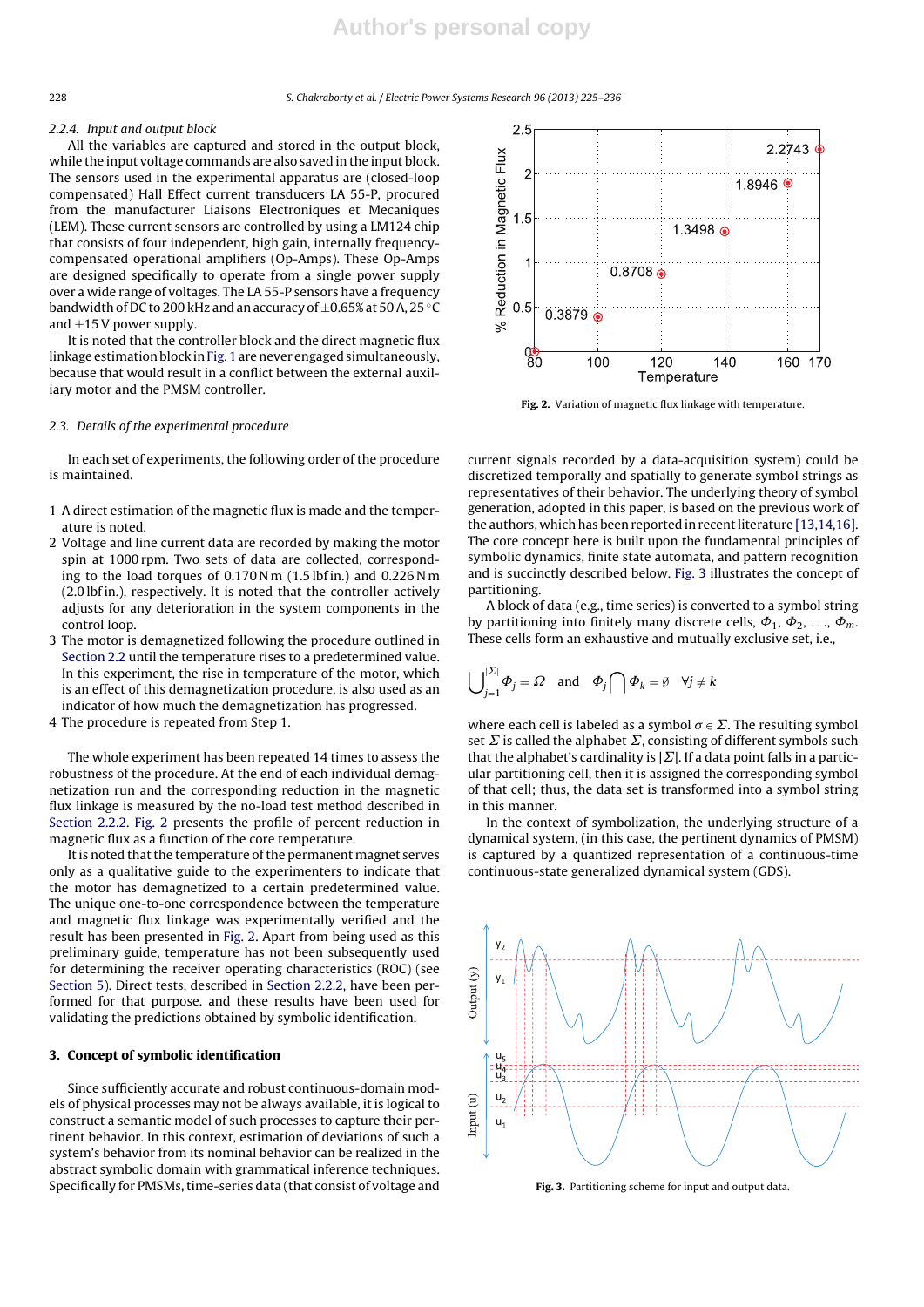**Definition.** (Generalized dynamical system [17]) A generalized dynamical system (GDS) is defined as an 8-tuple automaton.

 $\mathcal{D} = (T, U, W, Q, P, f, g, \leq)$ 

where

- T is the time set (e.g.,  $T = [0, \infty)$ ),
- U is the input set,
- W is the output set.
- *O* is the set of internal states,
- $\leq$  is an order relation on T, expressed as:  $\leq$   $\subset$   $T \times T$ ,
- $\bullet$  f is the global state transition function defined as

 $f: T \times T \times Q \times U \rightarrow Q$  for time-varying systems  $f: T \times Q \times U \rightarrow Q$  for time-invariant systems

• g is the output function defined as

 $g: T \times Q \rightarrow W$  for time-varying systems  $g: Q \rightarrow W$  for time-invariant systems

**Definition.** (Qualitative dynamical system) The quantized abstraction of a GDS is called a qualitative dynamical system (QDS) that is represented as a 5-tuple

 $\mathcal{G} = \{ \mathcal{Q}, \Lambda, \Sigma, \delta, \gamma \}$ 

where

- $\mathcal{Q} \triangleq \{q_1, q_2, \ldots, q_f\}$  is the finite set of qualitative states of the automaton.
- $\Lambda \triangleq {\lambda_1, \lambda_2, ..., \lambda_m}$  is the set of qualitative input events, called the input alphabet.
- $\bullet \ \Sigma \!\triangleq\! \{\sigma_1, \sigma_2, \ldots, \sigma_n\}$  is the set of output symbols, called the output alphabet, where the output symbols bear a one-to-one correspondence with the quantized values of the dynamical system's outputs.
- $\delta: \mathcal{Q} \times \Lambda \to \mathcal{Q}$  is the state transition function that maps the current state into the next state upon receiving the input  $\lambda$ . If the state transition function is probabilistic, then

 $\delta: \mathcal{Q} \times \Lambda \rightarrow F_{\mathcal{Q}}$ 

where  $F_Q$  is the probability distribution function of the qualitative states Q.

•  $\gamma: \mathcal{Q} \to \Sigma$  is the output generation function that determines the output symbol from the current state. In its full generality,  $\nu$  can be probabilistic as well, i.e.,

$$
\gamma:F_{\mathcal{Q}}\rightarrow F_{\varSigma}
$$

where  $F_{\Sigma}$  is the probability distribution function of the output alphabet  $\Sigma$ .

**Definition.** (Qualitative abstraction) A QDS  $G$  is derived from a GDS  $\mathcal D$  via a vector function,  $\pmb \chi: \mathcal D \to \mathcal G$  where  $\pmb \chi \equiv$  (  $\chi_{TQU}, \, \chi_{Q}, \, \chi_W)$  is a 3-tuple vector function consisting of three individual abstraction functions: defined as

 $\chi_{TQU}$  :  $T \times Q \times U \rightarrow \Lambda$ 

$$
\chi_Q \qquad : Q \to \mathcal{Q}
$$

 $\chi_W$  $:W\rightarrow \Sigma$ 



**Fig. 4.** Graphical representation of the consistency postulates.

In the above context, Kokar [17] introduced a set of necessary and sufficient conditions as "consistency postulates" that the pair  $(\mathcal{G}, \chi)$  must satisfy in order to be a valid representation of the general dynamical system. In this paper, since the transition function  $\delta$  of the QDS is probabilistic, the consistency postulates have been redefined in a probabilistic sense. The modified consistency postulates are stated as follows.

**Definition.** (Consistency postulates) Let  $\mathcal{D}$ ,  $\mathcal{G}$  and  $\chi$  represent a GDS, QDS and an abstraction function respectively. Then the pair  $(\mathcal{G}, \chi)$  represents the consistency postulates in a probabilistic sense if,  $∀t ∈ T$ ,  $q ∈ Q$ ,  $u ∈ U$ ,

Consistency postulate #01: $\chi_{\mathcal{Q}}(f(t, q, u)) \sim \delta(\chi_{\mathcal{Q}}(q), \chi_{T\mathcal{Q}U}(t, q, u))$ 

$$
(11)
$$

Consistency postulate #02: $\gamma(\chi_Q(q)) = \chi_W(g(q))$  (12)

where the notation  $(X \sim P)$  implies that the random variable X is distributed according to the probability distribution P.

Postulate #01 essentially restates the conditions of homomorphism, which means that partitioning followed by transition in the discrete domain is the same as transition in the continuous domain followed by partitioning, in a probabilistic sense. Postulate #02 requires that partitioning the output function is equivalent to applying the output function to the partition function. Fig. 4 along with the governing equations for GDS and QDS, introduced earlier, illustrates the concept and the following theorem presents a formal statement.

**Theorem <b>3.1** (Kokar [17]). Let  $W_{\pi} \equiv (W_1, \ldots, W_n)$  be a finite partition of a GDS's output space W, which is given by  $\chi_W^{-1}:\Sigma\to W_\pi.$  Let  $Q_{\pi}$  be a partition of Q defined as an inverse image of  $W_{\pi}$  under g, i.e.,

$$
Q_{\pi}=g^{-1}(W_{\pi}),
$$

and let TQU<sub> $\pi$ </sub> be a partition of T  $\times$  Q  $\times$  U defined as an inverse image of  $Q_{\pi}$  under f,

$$
TQU_{\pi}=f^{-1}Q_{\pi}.
$$

Then,  $Q_{\pi}$  is a maximal admissible partition of Q, and TQU $_{\pi}$  is an admissible partition of  $T \times Q \times U$ .

Theorem 3.1 is interpreted as follows:

• A critical hypersurface partition in Q is an image of the partition in W under  $g^{-1}$ .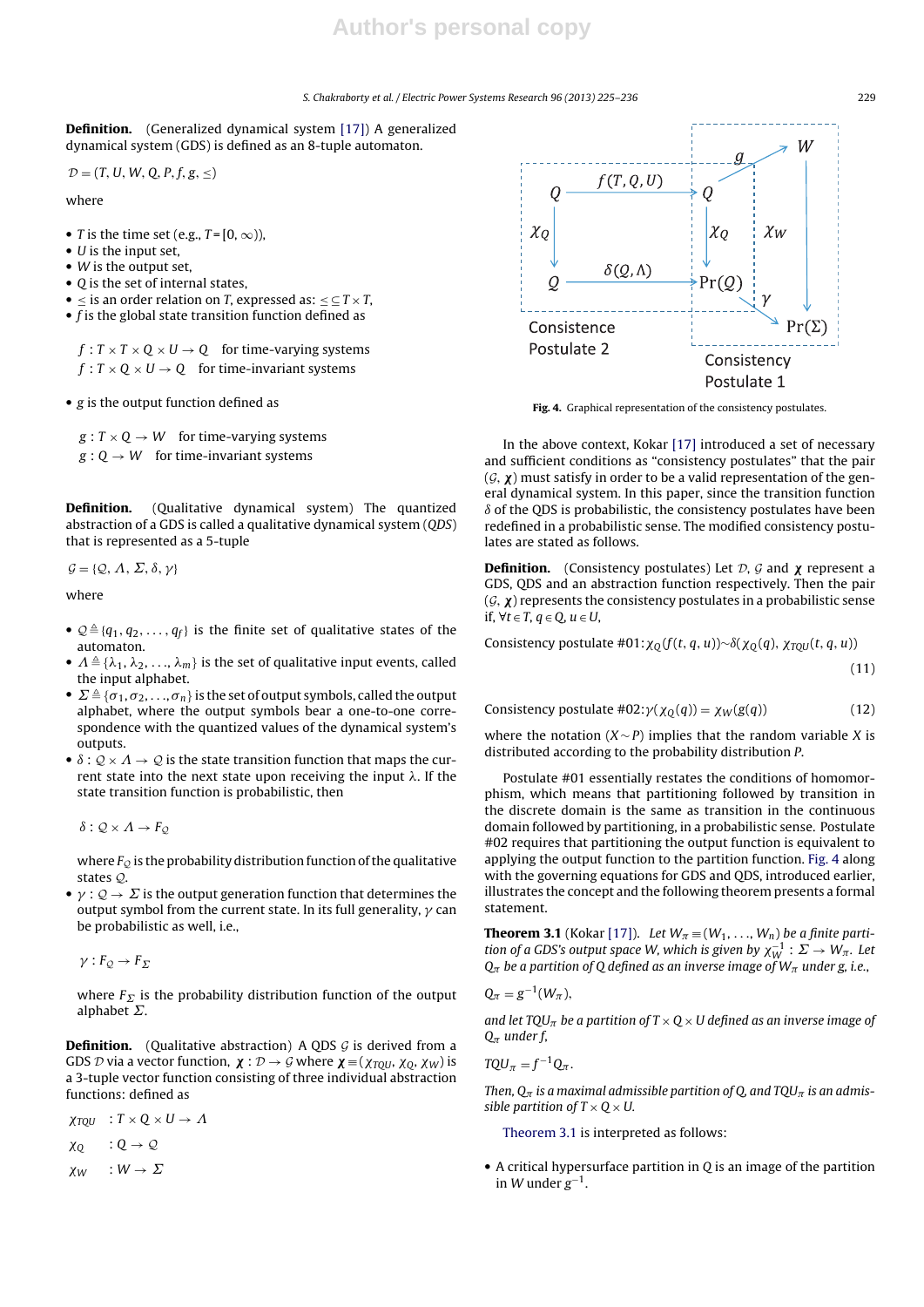

**Fig. 5.** Relative entropy variation with embedding dimension and delay.

• A critical hypersurface partition in  $T \times Q \times U$  is an image of the partition in Q under  $f^{-1}$ .

If the system model (i.e., the functions  $f$  and  $g$  governing the GDS) is known, then the critical hypersurfaces or partitions can be analytically evaluated and utilized as delineated above. However, in the absence of model equations, the following steps are used.

- 1 There should be an alternate way of constructing the phase space from the output only without the model equations.
- 2 There should be an alternate way of arriving at the proposed partition without the information about the state transition function f and the output function g.

Next we delineate a method for construction of GDS and QDS. Phase space construction: In the absence of a state-space model, starting from the output signal captured by suitable instrumentation, a pseudo phase-space is constructed from the delay vectors using Taken's theorem [18]. The embedded phase-space is denoted by

$$
\mathbf{x}(k) = [x_{k-\tau}, \ldots, x_{k-m\tau}],
$$

where  $\tau$  is the time lag, and m is the embedding dimension. Takens' theorem [18] guarantees that, in the noise-free case, a system of state dimension *n* can be embedded by using a maximum of  $m<sub>T</sub>$ lags where  $m<sub>T</sub> \leq 2n + 1$ .

Many optimization routines have been reported in literature to find optimum values of the embedding parameters  $m$ ,  $n$  and  $\tau$ . In this paper, the Kozachenko–Leonenko (KL) [19] estimate of the differential entropy  $R_{ent}$  (e.g., obtained from the output current signal  $i_c$  of the PMSM) is minimized to find the optimal set of embedding parameters ( $m^*$ ,  $\tau^*$ ). Fig. 5 shows the variation of  $R_{ent}$  with increasing *m* and  $\tau$ , where the infimum occurs at  $m^*$  =3 and  $\tau^*$  =67 for the PMSM system.

In the very next step, the phase space and the input space are individually discretized. The crux of the method is to place the partitions in such a way, that there is a change in both input and output alphabets at exactly the same instant.

Partitioning: Time series sensor data are obtained from the input and output data streams of the dynamical system  $\mathcal{D}_0$ under nominal condition under different input conditions. Let  $y =$  $\{y_1, y_2, \ldots\}, y_k \in \Sigma$  denote the discretized output sequence. The next step is to construct a probabilistic finite state automaton (PFSA). In this paper, a D-Markov machine is next constructed, with states defined by symbol blocks of length  $D$  from  $\mathcal Y$ . The reader is



**Fig. 6.** Learning scheme for system identification.

referred to Refs. [13] and [14] for an in-depth description of the procedure.

#### 3.1. Identification and learning

A partition constructed in this way is admissible [20], but may not be maximal, since this partition is a subpartition of the original partition proposed in Theorem 3.1. Next we present a learning scheme, depicted in Fig. 6, that explains identification of the state transition function  $\delta$  from the input–output symbol sequences obtained from experiment on the system while it is under nominal condition.

It is assumed that inputs and outputs are time-synchronized. The state transition function  $\delta$  can be expanded into two dimensional matrices  $\delta^{\lambda_i}$ , indexed by the input variable alphabets. That means

$$
\delta = \{ \delta^{\lambda_1}, \delta^{\lambda_2}, \dots, \delta^{\lambda_m} \}
$$
 (13)

where  $\delta^{\lambda_i}$ :  $q_i \times \lambda_i \rightarrow Pr\{\mathcal{Q}\}\}$  maps the current state  $q_i$  and input  $\lambda_i$ to the probability distribution over all possible states in the set Q. The algorithm for estimating the matrices  $\delta^{\lambda_i}$  is straightforward and involves counting the frequency of each transition in the learning phase. Since the state transition matrices are constructed simply by counting, this method is well-suited for implementing in the sensor electronics for real-time prognoses.

The learning algorithm has to make sure that the probability values of  $\delta^i$  converge. In this context, convergence of the probability values require that the sensor time-series data collected should be statistically stationary [13]. This can be ensured if the data collection for FDI analysis is scheduled during only steady state operation of the motor. The convergence depends on the length of the input–output symbol sequences. In this work, a stopping rule [16] has been used for detecting the optimal data length. In the learning phase, it has to be ensured that the grammar  $\mathcal G$  is trained with sufficient input data belonging to a particular equivalence class. This is the so-called coverage problem.

# **4. Fault detection scheme**

The concept of fault detection is largely similar to that of the learning scheme in Fig. 6 with the following exception. The input and output time series data from the actual plant are discretized to form symbol sequences, which are fed to the trained fixed-structure automaton. The discretization is performed using the same partitioning as was done during the learning phase. It is noted that the resulting finite sate automaton (FSA) uses the output from the actual system in addition to the input, and hence cannot serve as an independent 'system identification' procedure in the classical sense of the term. Nevertheless the automaton can serve as a system emulator if the state transition function  $\delta$  is completely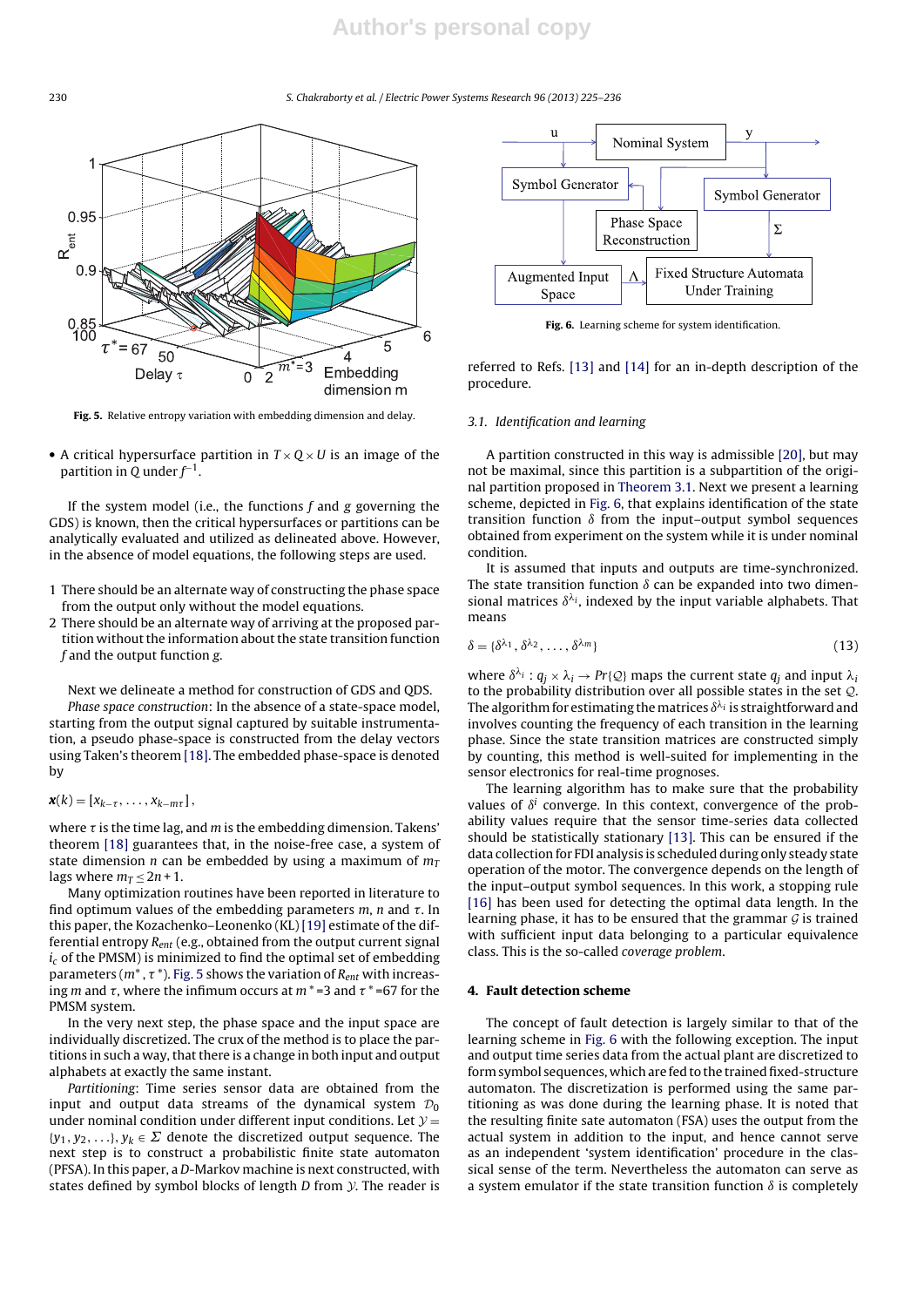deterministic. That is, given the current state  $q_i$  and the current input symbol  $\lambda_i$ ,

$$
\delta^{\lambda_i}(q_j,\lambda_i) = \begin{bmatrix} p_{q_1} & p_{q_2} & \cdots & p_{q_{|\Sigma|}} \end{bmatrix}^T
$$
\n(14)

where  $p_{q_k} = 1$  for one and only onek (15)

$$
= 0 \quad \text{otherwise} \tag{16}
$$

By redefining the partitioning and depth used for the construction of states, a stochastic automaton can be converted to a deterministic finite state automata [21]. But that transformation inevitably leads to state explosion and uneconomical growth in the computational complexity.

Instead, in the current scheme, the state transition probability vectors  $\pi^{\lambda_i}_{q_j}$  , which are the rows of the state transition matrix  $\delta$ , serve as feature vectors, and are used for the purpose of fault detection. An extremely convenient feature of using state transition probabilities as feature vectors, and using stochastic methods to define distances between nominal and off-nominal behavior of plants is that this technique is very robust to noise.

This paper proposes a pseudo-learning technique of utilizing the stochastic state transition function  $\delta$  for the purpose of fault detection. In this method, the actual state transitions inside the fixed-structure automaton in the fault detection phase occur according to the output symbol sequence obtained from the actual system; and, at each instant of state transition, the trained automaton produces a state transition probability vector  $\pi_n$  [21] that represents the characteristics ofthe nominal system corresponding to inputs at this nth instant.

It is noted that the pattern vector  $\pi_n$ , produced by the trained automaton, is characteristic of the nominal behavior of the plant given the past history of input, state and output. The current (possibly off-nominal) condition of the plant is characterized by another state probability vector  $\tilde{\pi}_n$ . This is defined for the actual system output at an instant n, for which only one element of the vector will be 1, rest are zeros. The next step is to use the sequences of instantaneous State Probability vectors  $\{\pi_n\}$  and  $\{\tilde{\pi}_n\}$  obtained at each time instant, to construct a pattern vector. Under the assumption of ergodicity of the system, a pattern can be generated from frequency count of the state visits over a wide time window in case of symbolic time series analysis [13]. The equivalent process in the present case would be calculation of mean State Probability vectors *p* and  $\tilde{\boldsymbol{p}}$  from the collections  $\{\boldsymbol{\pi}_1, \boldsymbol{\pi}_2, \dots, \boldsymbol{\pi}_n\}$  and  $\{\tilde{\boldsymbol{\pi}}_1, \tilde{\boldsymbol{\pi}}_2, \dots, \tilde{\boldsymbol{\pi}}_n\}$ respectively over time instants 1, 2, . . ., n. It may be noted that in an ideal case,  $\boldsymbol{p}$  should converge to  $\boldsymbol{\tilde{p}}$ , while they should start to diverge from each other as the fault progresses. Thus any measure of divergence of the two probability vectors, such as the difference,  $\mathbf{p} - \mathbf{\tilde{p}}$  is a natural choice for constructing the pattern vector corresponding to that specific fault condition. Once the pattern vectors for a fault condition are obtained, a suitable classification algorithm, such as a support vector machine [22] can be utilized to create the hyperplane separating the nominal patterns from the possibly off-nominal pattern vectors.

**Remark.** In the Learning Automata literature, learning [21] is done by continuous feedback from environment to the automaton at each time instant. Here also similar feedback technique is taken but not for learning or changing the structure or internal functions ofthe finite state machine, but only to provide actual history of past outputs to the nominal automaton based model. Thus the technique is called pseudo learning.

# **5. Results and discussion**

This section presents the results of experimental validation of the symbolic identification algorithm for fault detection in PMSMs. The training set is comprised of the input signal profile of one of the three line voltages  $(v_c)$  and the output signal profile of the line current  $(i_c)$  for different load conditions. Fault detection and identification (FDI) techniques using the stator current vector in the rotor (Park's) reference frame have been widely reported in literature in the past. However, in this paper, only  $i_c$  and  $v_c$  have been utilized in order to validate the effectiveness of the analysis technique with only partially available sensor data. Moreover, directly using sensor data leads to simpler hardware and software design.

The data from different load conditions are concatenated to form the complete output set. The resulting time series is then discretized by using the maximum entropy partitioning (MEP) [14] to construct probabilistic finite state automata (PFSA) [13] for three different values, 5, 15, and 25, of the alphabet size  $|\Sigma|$ . The objective here is to evaluate the impact of the alphabet size  $|\Sigma|$  (and hence the number of PFSA states) on the performance of the detection algorithm. Following the procedure outlined in Section 3.1, the embedding dimension and time lag are chosen to be  $m^* = 3$  and  $\tau^*$  = 67, respectively. The variation of relative entropy with the delay and embedding dimension is plotted in Fig. 5. The augmented input space is then constructed by discretizing the input and phase space. The input specific probabilistic state transition matrices are next constructed, which concludes the training of the PFSA.

In the validation part, the input and output data corresponding to a single fault level (e.g., a loss of 0.39% of PMSM magnetic strength) are fed into the algorithm for different load conditions. The pattern vector cluster, formed by the data from multiple runs and different load conditions, corresponding to this fault condition is calculated according to the algorithm described in Section 4. The data set in its entirety consists of 14 experiments, where each experiment consists of two load conditions and six (de)magnetization levels. In other words, each (de)magnetization level is characterized by 28 data sets, and consequently 28 pattern vectors. As an example, for distinction between the nominal and 0.39% demagnetized level (say), there are  $28 \times 2$ =56 pattern vectors out of which 28 belong to the nominal class and the remaining 28 belong to the 0.39% demagnetized class. The success or failure of the algorithm depends on how these patterns can be distinguished from the pattern cluster generated by the machine when the motor was running in its nominal health state, albeit at different load conditions.

A support vector machine (SVM) with linear kernel [22] has been used to classify the nominal condition from the off-nominal conditions. For plotting the receiver operating characteristic (ROC) curves for each fault condition, 55 out of the 56 patterns were used as training data, and the remaining 1 as the test data. This process was then repeated 56 times, each time choosing a different pattern vector as the test case. This procedure, called 'leave-one-out-crossvalidation' [22], yielded 56 instances of the test case being correctly or incorrectly classified. From this information, the true positive rate (TPR), true negative rate (TNR), false positive rate (FPR) and false negative rate (FNR) were calculated, where "positive" denotes nominal behavior and "negative" denotes off-nominal behavior. Thus, a false positive implies a missed event, i.e., a faulty motor is classified as healthy, and a false negative implies a false alarm, i.e., a healthy motor is misclassified as faulty.

The SVM classifier is trained with both nominal and faulty data. This process necessitates collection of faulty data by demagnetizing a machine and then using this data-bank to tune the SVM classifier to be subsequently used for similar machines. In order to assess the effectiveness of the fault detection technique in different machines, data generated by a model has been used for training, which will make the approach 'machine-invariant'. However, the usefulness of this approach could be limited due to intrinsic inadequacies of the lumped parameter models to generate representative data as well as due to the limitations of obtaining the machine parameters. As an alternative, one may adopt external validation, where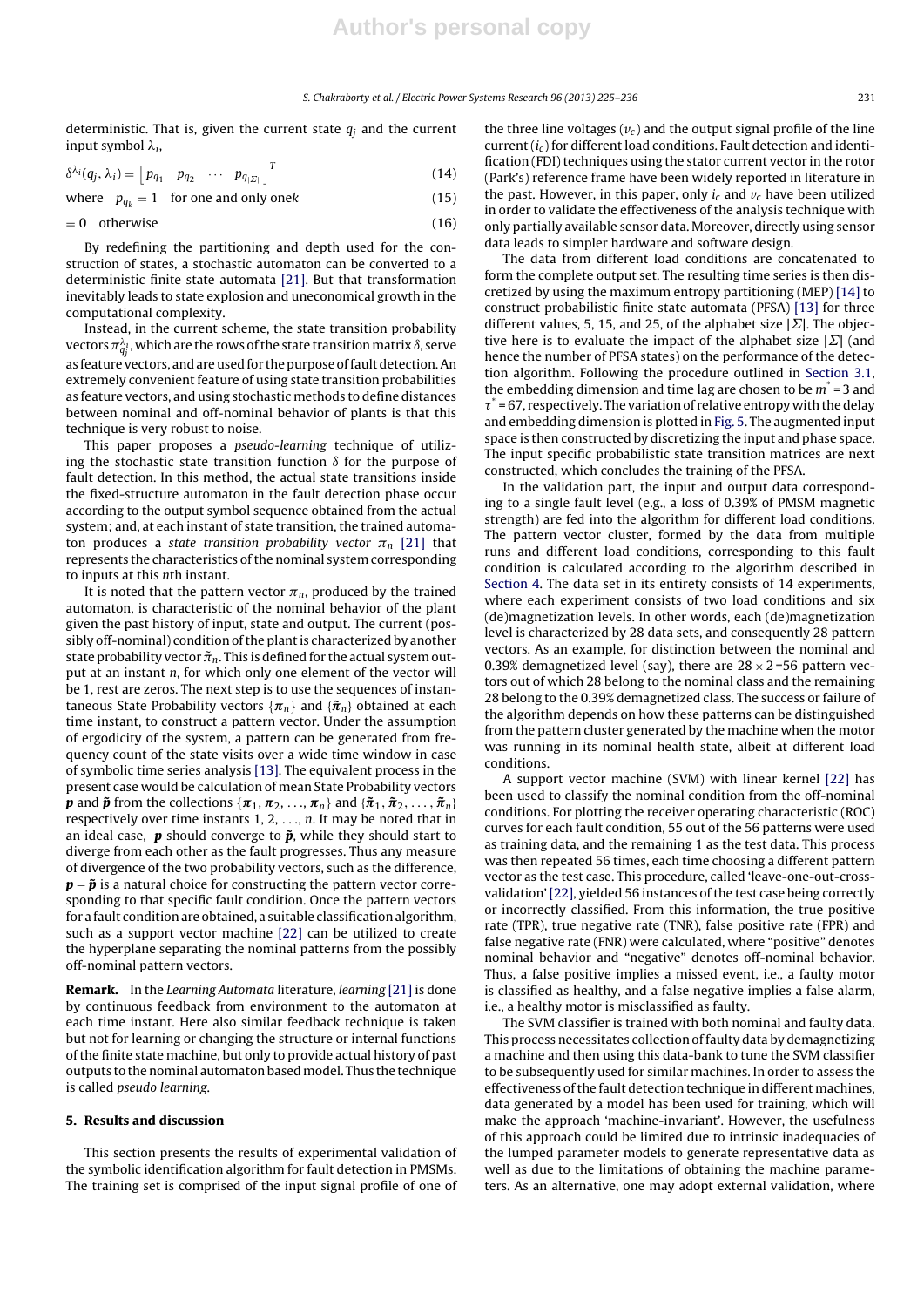

Fig. 7. Receiver operating characteristics (ROC) of symbolic identification and support vector classification for different alphabet size |  $\Sigma$ |.

the data generated from one machine are used for training and the data generated from other machines are used for testing. This approach is expected to yield a more accurate estimate of the effectiveness of the underlying algorithm. This issue is a topic of future research.

The three plates in Fig. 7 show three families of receiver operating characteristic (ROC) plots of the SVM classifier when applied to pattern vectors corresponding to different motor health conditions. The left hand plot in Fig. 7(a) shows that, for  $|\Sigma|=5$ , the ROC curves move away from the top left hand corner implying that this alphabet size lacks the resolving capacity to distinguish between nominal signal and weak fault signatures. Only for larger levels of fault, does the ROC move closer to the left hand top corner. In Fig. 7(b), where  $|\Sigma|$  is increased to 15, the family of ROC plots moves toward the top left hand corner, which shows that both detection and false alarm rates improve although the trend remains similar; this shows that it is possible to choose a  $|\Sigma|_{min}$  below which the classifier performance becomes unacceptable. In Fig. 7(c), where  $|\Sigma|$ is further increased to 25, it is seen that even a deviation as small as 0.39% is correctly detected at different levels of demagnetization, where TPR  $\rightarrow$  100% and FPR  $\rightarrow$  0%. Thus, both TPR and FPR improve as the alphabet size  $|\Sigma|$  is increased up to a certain level. A possible reason for this performance enhancement is that an increase in  $|\Sigma|$  is equivalent to reduced effects of quantization due to finer partitioning of the time series. However, this performance gain is achieved at a higher computational cost (i.e., increased execution time and memory requirements). Optimal selection of  $|\Sigma|$  by tradeoff between detection performance and computation cost is a topic of future research.

#### **Table 2** Computational cost for different alphabet size  $|\Sigma|$ .

| Computational cost                         |              | Alphabet size |                |
|--------------------------------------------|--------------|---------------|----------------|
|                                            |              | 15            | 25             |
| Execution time (s)<br>Memory required (MB) | 57.65<br>142 | 110.80<br>157 | 1137.73<br>295 |

Table 2 presents a comparative evaluation of the computational cost (i.e., execution time and memory requirements of the algorithm different alphabet size  $|\Sigma|$ . These results were obtained by executing the MATLAB R2011a codes on a Dell Inspiron Workstation with 8GB of RAM and an Intel Xeon dual processor CPU.

Tables 3–5 list the data for TPR and FPR to represent the families of ROC plots in the three plates of Fig. 7 for  $|\Sigma|$  = 5, 15 and 25, respectively. For each demagnetization level, only the significant data points have been reported. For example, in Table 5, since the curves for  $|\Sigma|$  = 25 are perfect straight lines indicating ~100% detection rate, only three points, namely TPR/FPR =  $0/0$ ,  $1/0$  and  $1/1$  are reported to represent the ROC data, omitting the points in between.

# 5.1. Comparison with motor current signature analysis (MCSA)

The previous section shows that fault detection procedure based on symbolic identification performs with nearly 100% accuracy, where incipient faults with subtle fault signatures are detected on an experimental apparatus in the presence of process and observation noise. Nevertheless, it is important to compare the proposed method of fault detection with an established procedure. One such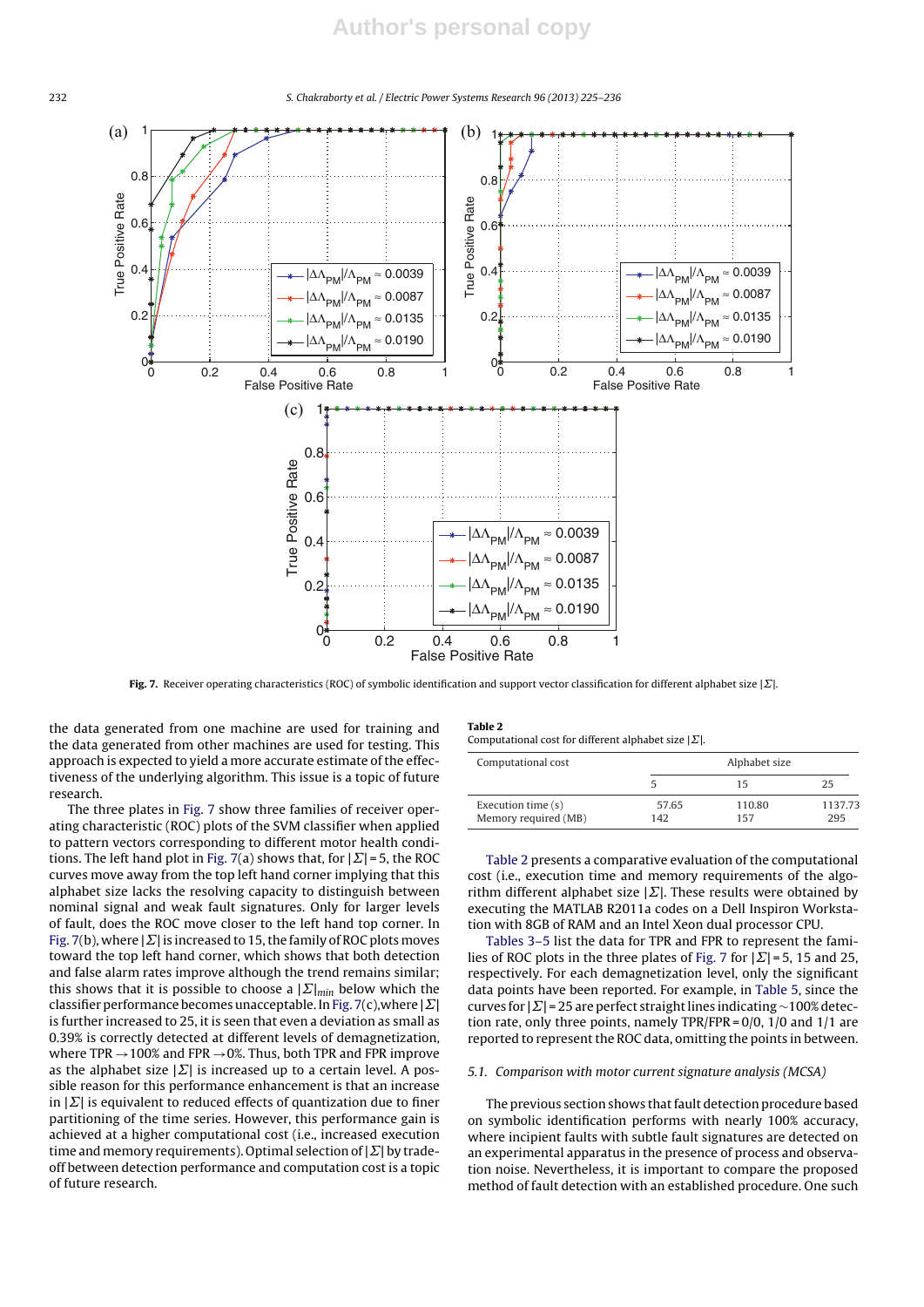# **Author's personal copy**

### S. Chakraborty et al. / Electric Power Systems Research *96 (2013) 225–236* 233

#### **Table 3**

Receiver operating characteristic data showing true positive rates (TPR) and false positive rates (FPR) for different levels of demagnetization using alphabet size  $|\Sigma|$  = 5.

| Threshold level | $\frac{\Delta A_{PM}}{\Delta A} = 0.39\%$<br>$A_{PM}$ |            | $\frac{\Delta A_{PM}}{4} = 0.87\%$<br>$A_{PM}$ |            | $\Delta A_{PM}$<br>$= 1.35%$<br>$A_{PM}$ |            | $\Delta A_{PM}$<br>$= 1.90%$<br>$A_{PM}$ |            |
|-----------------|-------------------------------------------------------|------------|------------------------------------------------|------------|------------------------------------------|------------|------------------------------------------|------------|
|                 | <b>TPR</b>                                            | <b>FPR</b> | TPR                                            | <b>FPR</b> | <b>TPR</b>                               | <b>FPR</b> | <b>TPR</b>                               | <b>FPR</b> |
|                 | 1.0000                                                | 1.0000     | 1.0000                                         | 1.0000     | 1.0000                                   | 1.0000     | 1.0000                                   | 1.0000     |
|                 | 1.0000                                                | 0.5000     | 1.0000                                         | 0.2857     | 1.0000                                   | 0.2857     | 1.0000                                   | 0.2143     |
|                 | 0.9643                                                | 0.3929     | 0.8929                                         | 0.2500     | 0.9286                                   | 0.1786     | 0.9643                                   | 0.1429     |
|                 | 0.8929                                                | 0.2857     | 0.7143                                         | 0.1429     | 0.8214                                   | 0.1071     | 0.8929                                   | 0.1071     |
|                 | 0.7857                                                | 0.2500     | 0.6071                                         | 0.1071     | 0.7857                                   | 0.0714     | 0.7500                                   | 0.0714     |
|                 | 0.5357                                                | 0.0714     | 0.4643                                         | 0.0714     | 0.6786                                   | 0.0714     | 0.6786                                   | $\Omega$   |
|                 | 0.0714                                                | $\bf{0}$   | 0.1071                                         |            | 0.5357                                   | 0.0357     | $\Omega$                                 | 0          |
|                 |                                                       | $\bf{0}$   | $\Omega$                                       | $\Omega$   | 0.5000                                   | 0.0357     | -                                        |            |
|                 |                                                       | $\equiv$   | $-$                                            |            | 0.0714                                   |            |                                          |            |
| 10              |                                                       |            |                                                |            | $\Omega$                                 |            |                                          |            |

## **Table 4**

Receiver operating characteristic data showing true positive rates (TPR) and false positive rates (FPR) for different levels of demagnetization using alphabet size  $|\Sigma|$  = 15.

| Threshold level | $\Delta A_{PM}$<br>$A_{PM}$ | $= 0.39%$  |            | $\Delta A_{PM}$<br>$= 0.87%$<br>$A_{PM}$ |            | $\Delta A_{PM}$<br>$= 1.35%$<br>$A_{DM}$ |            | $\Delta A_{PM}$<br>$= 1.90%$<br>$A_{PM}$ |  |
|-----------------|-----------------------------|------------|------------|------------------------------------------|------------|------------------------------------------|------------|------------------------------------------|--|
|                 | <b>TPR</b>                  | <b>FPR</b> | <b>TPR</b> | <b>FPR</b>                               | <b>TPR</b> | <b>FPR</b>                               | <b>TPR</b> | <b>FPR</b>                               |  |
|                 | 1.0000                      | 0000.      | 0000.1     | 1.0000                                   | 1.0000     | 1.0000                                   | 1.0000     | 1.0000                                   |  |
|                 | 1.0000                      | 0.1071     | .0000      | 0.0714                                   | 1.0000     | 0.0357                                   | 1.0000     |                                          |  |
|                 | 0.9286                      | 0.1071     | 0.9643     | 0.0357                                   | 0.9643     |                                          |            |                                          |  |
|                 | 0.8214                      | 0.0714     | 0.8929     | 0.0357                                   | $\Omega$   |                                          |            |                                          |  |
|                 | 0.7500                      | 0.0357     | 0.8571     | 0.0357                                   | -          |                                          |            |                                          |  |
|                 | 0.6429                      |            | 0.0714     |                                          |            |                                          |            |                                          |  |
|                 |                             |            |            |                                          |            |                                          |            |                                          |  |

#### **Table 5**

Receiver operating characteristic data showing true positive rates (TPR) and false positive rates (FPR) for different levels of demagnetization using alphabet size  $|\Sigma|$  = 25.

| Threshold level | $\frac{\Delta A_{PM}}{4} = 0.39\%$<br>$A_{PM}$ |            | $\frac{\Delta A_{PM}}{4} = 0.87\%$<br>$A_{PM}$ |            | $\Delta A_{PM}$<br>$= 1.35%$<br>$A_{PM}$ |            | $\Delta A_{PM}$<br>$= 1.90%$<br>$A_{PM}$ |            |
|-----------------|------------------------------------------------|------------|------------------------------------------------|------------|------------------------------------------|------------|------------------------------------------|------------|
|                 | <b>TPR</b>                                     | <b>FPR</b> | TPR                                            | <b>FPR</b> | <b>TPR</b>                               | <b>FPR</b> | <b>TPR</b>                               | <b>FPR</b> |
|                 | 0000.                                          | 0000.      | .0000                                          | 1.0000     | 1.0000                                   | 1.0000     | 1.0000                                   | 1.0000     |
| ∼               | 0000.                                          |            | .0000                                          |            | 1.0000                                   |            | 1.0000                                   |            |
|                 |                                                |            |                                                |            |                                          |            |                                          |            |

procedure is based on motor current signature analysis (MCSA), which is widely used for detecting broken rotor bars [23] and stator winding faults [23] especially in 3-phase induction motors, and has also been used for PMSM fault detection [1]. The MCSA-based fault detection procedure is non-invasive and needs only the line currents of the motor, where the computation merely involves the fast Fourier transform (FFT) of the time series data. The execution of the FFT algorithms on a PMSM with a faulty rotor gives rise to different harmonics [1,24], which can be identified as

$$
f_f = f_e \left( 1 \pm \frac{k}{P} \right) \tag{17}
$$

where  $f_f$  is the fault frequency,  $f_e$  is the electrical fundamental frequency,  $k$  is a positive integer, and  $P$  is the number of pole pairs. It has been shown by Roux et al. [1] that these integer multiples of the rotor frequency are the best frequency components to monitor when detecting rotor faults. The lowest fault frequency is the stator synchronous frequency divided by the number of pole pairs. In the case of the four-pole machine used in this study, the lowest fault frequency is  $f_{f,min} = f_e/2 \approx 16.67$  Hz corresponding to a rotor speed of 1000 rpm = 16.67 Hz, and an electrical frequency of  $f_e = P/2$  \* rotor speed = 33.33 Hz. Fig. 8 shows the stator current spectrum of the demagnetized motor and its comparison with that of a normal motor over the pertinent range of frequencies. However, the spectra ofthe faulty motor and the normal motor appeared to be essentially identical, i.e., no component could be unambiguously identified as an artifact of the demagnetization process.

Most of the motor faults investigated and reported in literature involve disruption(s) induced into the axisymmetric structure of the motor. Examples include a broken rotor bar [23,25] and static or dynamic eccentricities [1], where the disruption of the symmetry results in the creation of new frequency peaks in the current spectrum. To address the problem of detecting unknown and unstructured faults at an early stage, the demagnetization process has been used in this paper to generate uniform weakening of the magnetic field, which represents an incipient fault of no specific nature. In this case, it is not a straight-forward task to visually



**Fig. 8.** Stator current spectrum (FFT) for a constant rotor speed of 1000 rpm operating at a load torque of 0.226 N m. Inset: Current spectrum details at the fault frequency.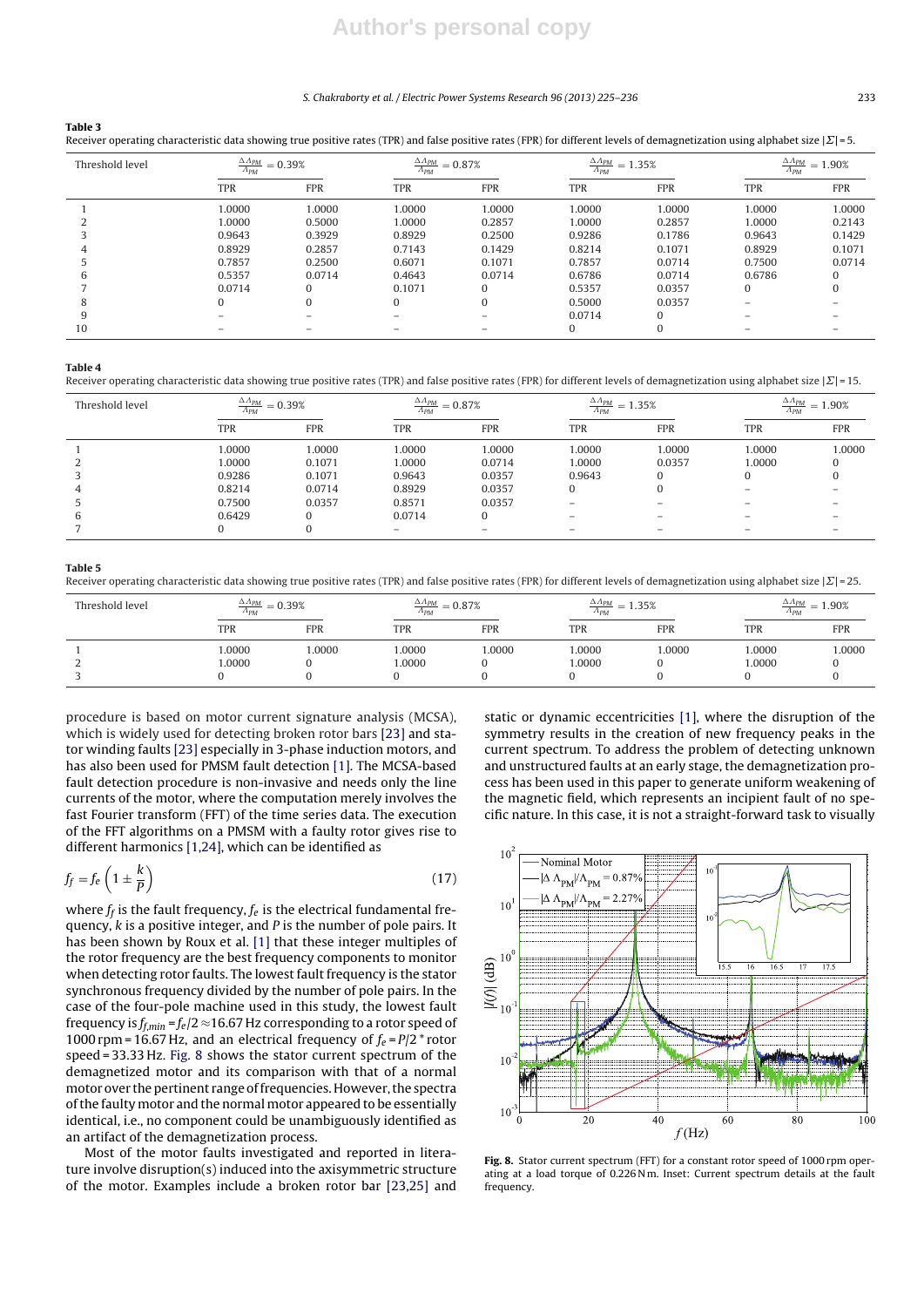

**Fig. 9.** Average (computed over all experiments) signal strength at (a) the fault frequency (16.67 Hz) and (b) the odd harmonics (16.67 Hz, 50 Hz and 83.35 Hz) of the lowest fault frequency as a function of degradation.

distinguish the effects of demagnetization from the current spectra. Furthermore, the lack of signature in the current spectrum is due to the low levels of demagnetization under consideration. A more severe demagnetization will no doubt have a much more noticeable effect and can be possibly detected by mere inspection of the line currents.

In order to quantify the change in the frequency content around the lowest fault frequency  $f_{f,min} \approx 16.67$  Hz, the signal strength is computed around the fault frequency. Fig. 9(a) shows a clear trend in the average signal strength, computed over all the runs of the experiment and plotted against the demagnetization levels for the individual load conditions. Further analysis of the cumulative frequency contents around the fault (see Eq. (17)) shows a similar trend, as seen in Fig. 9(b). However, it appears from the close proximity of the profiles at different load conditions and small slopes of the individual plots in Fig. 9(a) and (b) that the MCSA procedure would lead to high probabilities of false alarms and missed events. In other words, MCSA may not be able to yield acceptable detection performance under modest levels of demagnetization and other unstructured faults.

# 5.2. Comparison with a dedicated observer method

Since the widely used MCSA technique failed to provide a robust criterion for classifying healthy from faulty motors, an observerbased technique, namely, the particle filter [26] is next chosen to serve as a benchmark fault detection algorithm.

A review of the PMSM model equations reveals the presence of two nonlinearities  $\omega_{re}i_{d}^{r}$  and  $\omega_{re}i_{q}^{r}$  in the first two state equations. Consequently, either particle filter or an extended/unscented version of the Kalman filter [5] become an obvious choice. The reason behind the choice of the particle filter is that, this filter works under general assumptions of non-Gaussian noise structures and non-linearities in process dynamic models.

The main features used for fault detection and the underlying algorithm are presented next for completeness of the paper.

# 5.3. Fault detection with particle filtering

Particle filtering involves generating a number of particles according to an initial distribution, and then passing these particles through an initial model of the system. After the first observation, the particles are weighted according to their Euclidean distance from the true observation. Sequential importance sampling (SIS) and sampling importance resampling (SIR) filters differ in the stage where the particles are resampled. In SIR filtering, the particles are

redistributed with particles of greater weight being given higher probabilities. In SIS filtering, the distribution is allowed to evolve without the effect of these weights. The histogram of these particles represents a multi-point approximation ofthe density function of the physical process evolving with time, and the mean and confidence intervals for the state estimates are determined from this distribution. The particle filter algorithm is presented below.

# **Algorithm 1.** Particle Filter

| Initialization: Initialize time at $k=0$ and sample N particles $\left\{x_k^i\right\}_{i=1}^N$ from<br>1: |
|-----------------------------------------------------------------------------------------------------------|
| an initial distribution which is assumed to be Gaussian.                                                  |
| while $k \leq k_{final}$ do<br>2:                                                                         |
| for $i = 1 : N$ do<br>3:                                                                                  |
| Draw $x_k^i$ ~ $q(x_k x_{k-1}^i, y_k)$<br>4:                                                              |
| 5:<br>Evaluate the importance weights up to a normalizing constant                                        |
| $\tilde{w}_k^i \propto w_{k-1}^i \frac{p(y_k x_k^i)p(x_k^i x_{k-1}^i)}{q(x_i^i x_i^i,y_k)}$               |
| 6: end for                                                                                                |
| 7:<br>for $i = 1:N$ do                                                                                    |
| Normalize $w_k^i = \frac{\tilde{w}_k^i}{\sum_{k=1}^{N} \tilde{w}_k^j}$<br>8:                              |
| end for<br>9:                                                                                             |
| if $\hat{N}_{\text{eff}} = \frac{1}{\sum_{i=1}^{N} (w_k^i)^2} < N_{\text{thresh}}$ then<br>10:            |
| Resample<br>11:                                                                                           |
| end if<br>12:                                                                                             |
| 13: end while                                                                                             |

Knowledge of the posterior density  $p(x_k | Y_k)$  enables calculation of the state estimate  $\hat{x}_k$  for minimum mean-squared error (MMSE), where the estimation errors are used for fault detection in the system. The basic principle is that Bayesian techniques track the system states more effectively when the system is closer to a nominal condition, and the error would be greater when the system is in an anomalous condition.

The filter is calibrated at the nominal condition of the permanent magnet flux linkage  $\Lambda_{PM}$  = 0.322 V s, and the filter is designed to track all three states (e.g.,  $i_d^r$ ,  $i_q^r$  and  $\omega_{re}$ ), where 50 particles are used for the particle filter, as a tradeoff between tracking performance in the nominal conditions and CPU execution time and memory requirements. For the particle filter, the variance of the zero-mean Gaussian process noise is set to 0.01 and the variance for zero-mean Gaussian measurement noise is 0.05. The Monte Carlo Markov Chain (MCMC) analysis for particle filtering has been carried out on 10,000 data points, sampled at every  $T_s = 0.001$  s.

It is noted that, even though the particle filter does track the states successfully, the residual is not exactly zero. This is because, the parameters provided by the PMSM manufacturer are not necessarily exact and are prone to variations within the tolerance limit.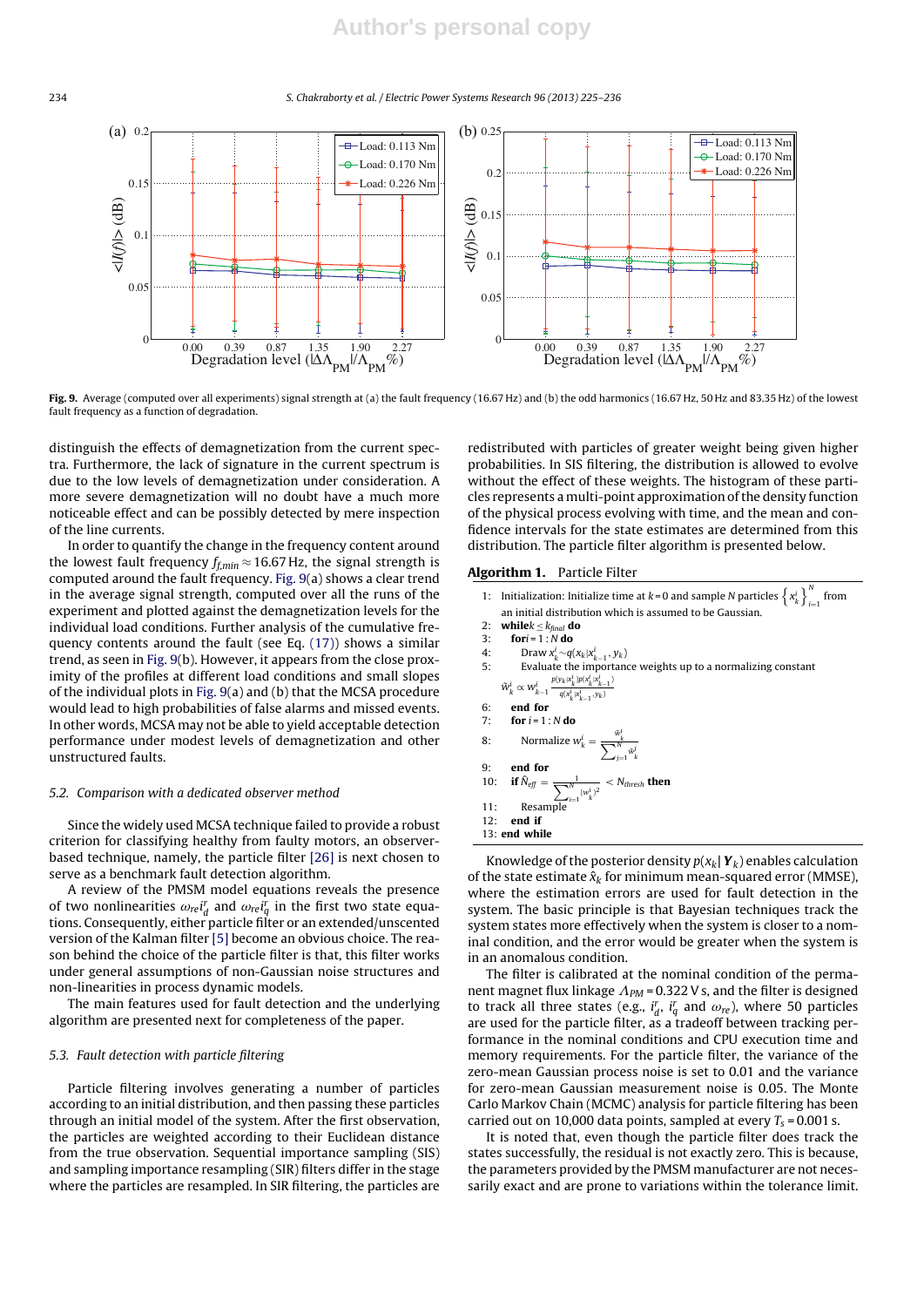

**Fig. 10.** Receiver operating characteristics (ROC) using particle filtering.

However, more serious is the lack of accurate information on some of the parameters that were experimentally evaluated (e.g., the bearing friction by spin-down test). There is no doubt that a serious fault, which has a noticeable fault signature, would be reflected in the particle filter state estimate error. Such faults are expected to be detected by thresholding techniques. However, in the present case, since the objective is to detect incipient faults as early as possible and having marginal effects on the system performance, the error incurred due to uncertainties in the initial model parameters would mask the fault. In short, a simple thresholding is inadequate.

Instead of using the innovation sequences directly, the histograms of the innovation sequences are obtained, where the innovation is defined as the difference between the measured output and the predicted output. In the nominal condition, the model is a close approximation of the data that are generated, and the system is able to estimate the states with a small error, i.e., the mean and standard deviation of the innovation sequence distribution are small. As the anomaly increases, the model becomes less accurate and the estimation errors become more pronounced. Thus, the histogram of the innovation sequence shows an increase in the variance and the distribution moves away from the nominal distribution. Ultimately, the histograms are expected to converge to a uniform distribution if the filters no longer track the system. The same SVM classifier as before is used with these error histograms as pattern vectors to classify nominal operation from an off-nominal operation. Fig. 10 shows the results of using the particle filter to classify these error patterns. For relatively severe faults, such as 1.90% demagnetization of the PMSM, the fault detection performance of symbolic identification in Fig. 7(a) is modestly better than that of particle filtering in Fig. 10; however, the overall performance of symbolic identification, as seen in all three plots in Fig. 7, significantly exceeds that obtained by using particle filtering. The rationale for superior performance of the symbolic technique is that the nominal model of the PMSM is not assumed and the parameters are not estimated; rather the model is learned from the specific PMSM at hand.

#### **6. Summary, conclusions, and future work**

In this paper, some of the critical and practical issues regarding the problem of health monitoring of multi-component humanengineered systems have been discussed, and a syntactic method of fault detection has been proposed. The two primary features of the proposed concept are: (i) symbolic identification and (ii) pseudolearning. This paper also reports a novel experimental procedure for achieving controlled accelerated deterioration of magnetic strengths in PMSMs. The theoretical framework has been applied

to data obtained from these demagnetization experiments and has been shown to be able to detect incipient faults with subtle fault signatures in the presence of process and measurement noise.

The reported work is a step toward building a real-time data-driven tool for estimation of parametric conditions in nonlinear dynamical systems. Further theoretical, computational, and experimental work is necessary before the symbolic dynamic filtering (SDF)-based fault detection tool can be considered for incorporation into the instrumentation and control system of commercial-scale plants. The following theoretical aspects are currently under investigation:

- Development of a multi-dimensional partitioning for a multiinput multi-output (MIMO) system, which should be computationally inexpensive.
- Estimation of a theoretical bound on the error incurred in this process of fault detection.
- Estimation of a lower bound  $|\Sigma|_{min}$  for the alphabet size.
- Investigation of sensitivity of the algorithm on the signal to noise ratio (SNR).
- Fault detection based on statistically non-stationary data collected during transient operations.
- Construction of a multi-class support vector machine for fault detection and fault class identification.
- External validation, where the data generated from one machine is used for training and the data from other different machines for testing, to provide a more accurate estimate of the effectiveness of the underlying algorithms.

### **Appendix A. List of symbols**

Nomenclature

i stator current (A) *v* voltage (V)<br>  $R_s$  stator resist  $R_s$  stator resistance ( $\Omega$ )<br>
L inductance (H) inductance (H)  $\omega$  rotor velocity (rad/s)  $\Omega$  steady state rotor velocity (rad/s)  $T \qquad \text{torque (N m)}$ B bearing friction coefficient (N m s) J rotational moment of inertia (kg m<sup>2</sup>) P number of pole pairs  $A_{PM}$  permanent magnet flux linkage (Vs)  $\theta$  rotor angle (rad) **J** 90◦ rotation matrix

Superscripts and subscripts

- d direct axis in equivalent 2-phase representation
- q quadrature axis in equivalent 2-phase representation
- r rotor reference frame
- e electrical reference frame
- 3ph 3 phase
- $\overrightarrow{a}$ ,  $\overrightarrow{b}$ ,  $\overrightarrow{c}$  three phases in the 3-phase representation
- l–l line to line

# **References**

- [1] W. le Roux, R. Harley, T. Habetler, Detecting rotor faults in low power permanent magnet synchronous machines, IEEE Transactions on Power Electronics 22 (1) (2007) 322–328.
- [2] P. Broersen, Estimation of parameters of non-linear dynamical systems, International Journal of Non-linear Mechanics 9 (1974) 355–361.
- [3] P. Van Lith, H. Witteveen, B. Betlem, B. Roffel, Multiple nonlinear parameter estimation using pi feedback control, Control Engineering Practice 9 (2001) 517–531.
- [4] J. Ching, J. Beck, K. PorterChin, Bayesian state and parameter estimation of uncertain dynamical systems, Probabilistic Engineering Mechanics 21 (1) (2006) 81–96.